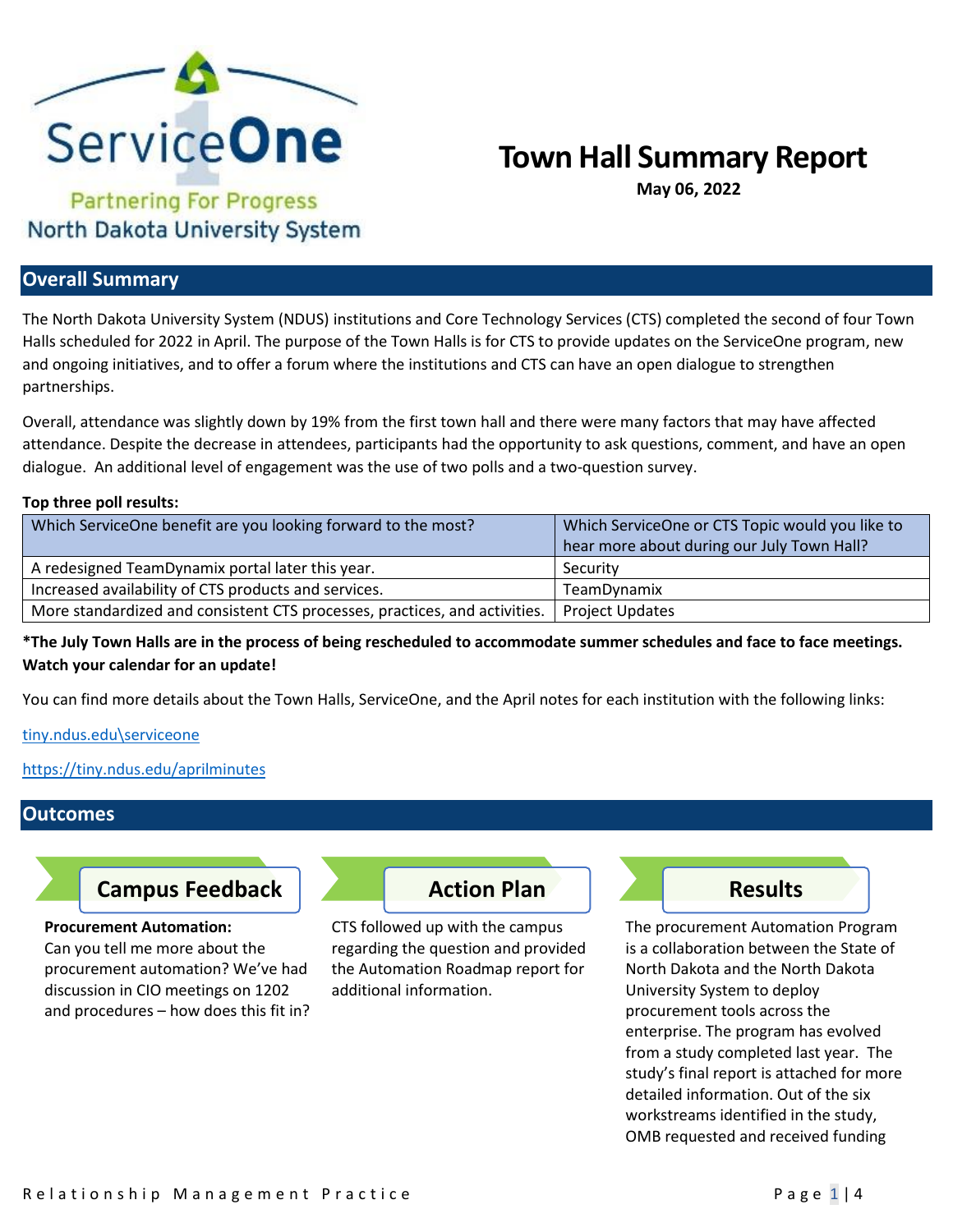|                                                                                            | for three of them for this biennium.<br>They are Sourcing Management,<br>Contract Management, and<br>eMarketplace. Sourcing Management is<br>essentially a replacement of the<br>current SPO Online tool used to issue<br>solicitations. Contract Management is<br>focused on the development and<br>management of the contracts, and<br>eMarketplace is providing a tool for<br>staff to purchase items that are already<br>on a State Contract, like an Amazon<br>experience. Impact to policy or<br>procedure will depend on the<br>campuses current local processes. For<br>example, in Sourcing Management<br>NDUS Procedure 803.1 would simply<br>point to the new tool instead of SPO<br>Online. However, if campuses chose to<br>utilize that tool more extensively than<br>803.1 required, they could choose to<br>do so. Contract management would<br>provide a central location to maintain<br>all contracts. If campuses are already<br>doing this, changes to procedures<br>would simply point to the new tool.<br>Campuses who don't already centralize<br>their contracts, would have a more<br>significant change process.<br>More information can be found on a<br>PowerPoint linked here: Automation<br>Roadmap |
|--------------------------------------------------------------------------------------------|-----------------------------------------------------------------------------------------------------------------------------------------------------------------------------------------------------------------------------------------------------------------------------------------------------------------------------------------------------------------------------------------------------------------------------------------------------------------------------------------------------------------------------------------------------------------------------------------------------------------------------------------------------------------------------------------------------------------------------------------------------------------------------------------------------------------------------------------------------------------------------------------------------------------------------------------------------------------------------------------------------------------------------------------------------------------------------------------------------------------------------------------------------------------------------------------------------------------------------------|
| eam took the questions<br><b>Interprise Services</b><br>analysts and/or vendor to<br>nses. | How will that flow in the future?<br>Similar process, however, you'll be<br>notifying CTS to complete the<br>modification. Please submit a ticket<br>here for completion:<br>https://tiny.ndus.edu/ndus-<br>dteforms-sunnort                                                                                                                                                                                                                                                                                                                                                                                                                                                                                                                                                                                                                                                                                                                                                                                                                                                                                                                                                                                                      |

#### **GT eForms:**

During this transition from Transforms, forms may get updated on monthly or quarterly basis for example there may be something like meals stated specifically on the form for this semester. Currently the Form's Designer is notified of changes to forms and makes updates.

- How will that flow in the future? - Will it go through TeamDynamix or how will those type of changes be requested?

- As new GT eForms are developed based on requests from other campuses, how will that information get relayed to campuses? - How will we know what is being developed and how can we find out if another form under development would also work for us? There may be forms under

CTS liaison te back to the E Application a form a respo

## [gteforms-support](https://tiny.ndus.edu/ndus-gteforms-support)

How will that flow in the future?

• Similar process, however, you'll be notifying CTS to complete the modification. Please submit a ticket here for completion:

#### [https://tiny.ndus.edu/ndus](https://tiny.ndus.edu/ndus-gteforms-support)[gteforms-support](https://tiny.ndus.edu/ndus-gteforms-support)

As new GT eForms are developed based on requests from other campuses, how will that information get relayed to campuses?

• That is yet to be determined. Currently, the team is focusing on transitioning the existing TransForms into the new GT eForm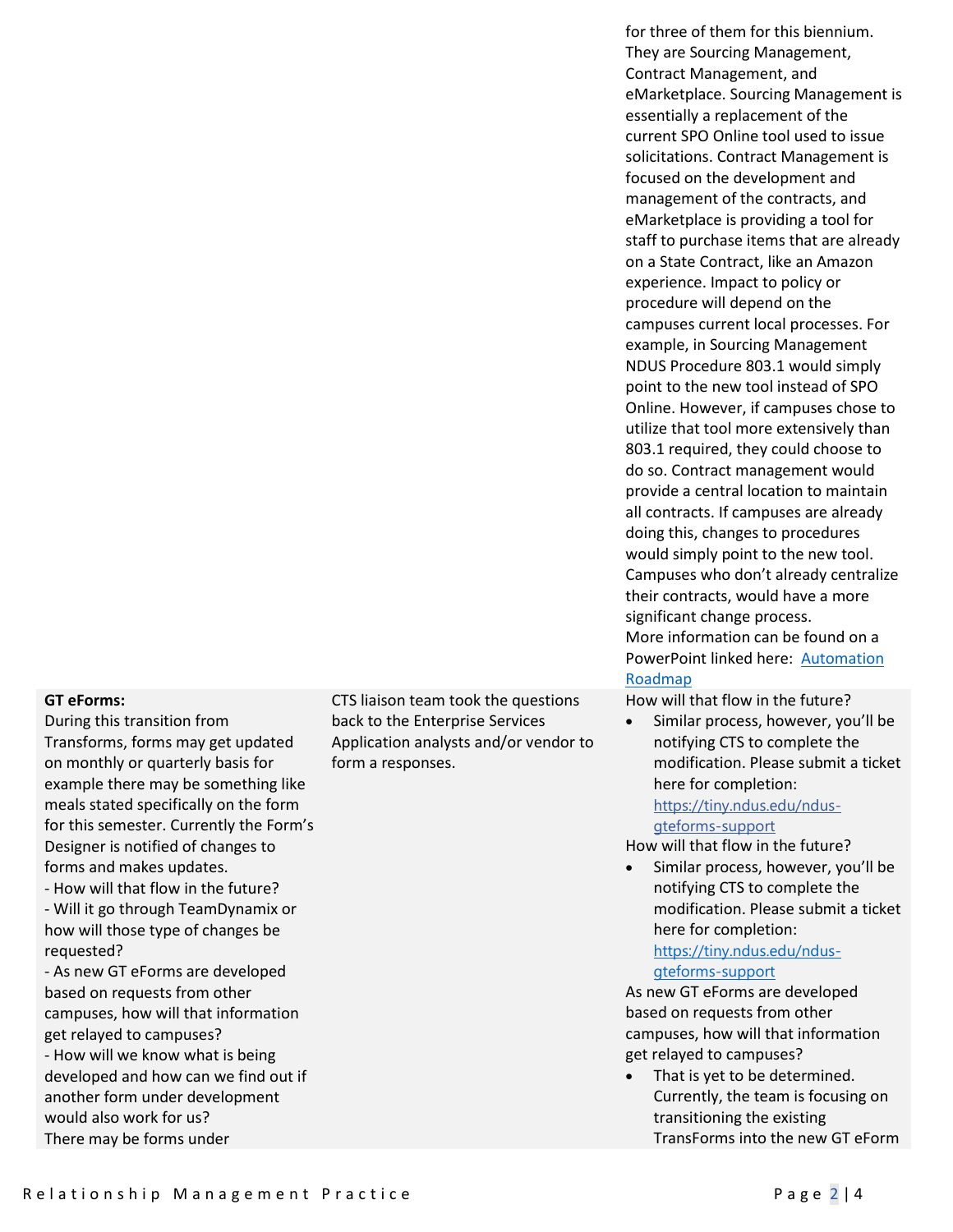development that would work great for us also with a minor tweak.

environment. The team has a tentative plan for Phase 2, operational mode, that will include topics such as this. Expect further information to be communicated in June, however, if you have specific questions or have ideas that you would like considered, please submit a general request here: [https://tiny.ndus.edu/ndus-](https://tiny.ndus.edu/ndus-gteforms-support)

#### [gteforms-support](https://tiny.ndus.edu/ndus-gteforms-support)

How will we know what is being developed and how can we find out if another form under development would also work for us? There may be forms under development that would work great for us also with a minor tweak.

See above answer. If you have a need at your campus, please submit a ticket for further discussion:

[https://tiny.ndus.edu/ndus](https://tiny.ndus.edu/ndus-gteforms-support)[gteforms-support](https://tiny.ndus.edu/ndus-gteforms-support) . The team is very well versed in what has been developed and what is slated for future development. Additionally, your idea might be the first to be developed but could also help others too.

GT eForm Resource site:

#### <https://tiny.ndus.edu/ndus-gteforms>

- How To Documentation
- Monthly Q&A Sessions -i.e., Lunch-n-Learn Recordings

#### **Respondus Lockdown Browser:**

- Are we aware of any shortfalls Respondus currently has? - Is there anything on the we'd like to have list – things current Respondus is not providing for us?

CTS liaison team took the questions back to the Enterprise Services Application analysts and/or vendor to form a responses.

Are we aware of any shortfalls Respondus currently has?

• Locked Down Browser and additional Respondus features that can complement LockDown Browser are not "node aware" in that they do not have the flexibility to be turned on or off by institution. They are all or nothing in nature.

Is there anything on the we'd like to have list – things current Respondus is not providing for us?

• For the Respondus LockDown Browser application, there are currently no additional needed features that we have identified